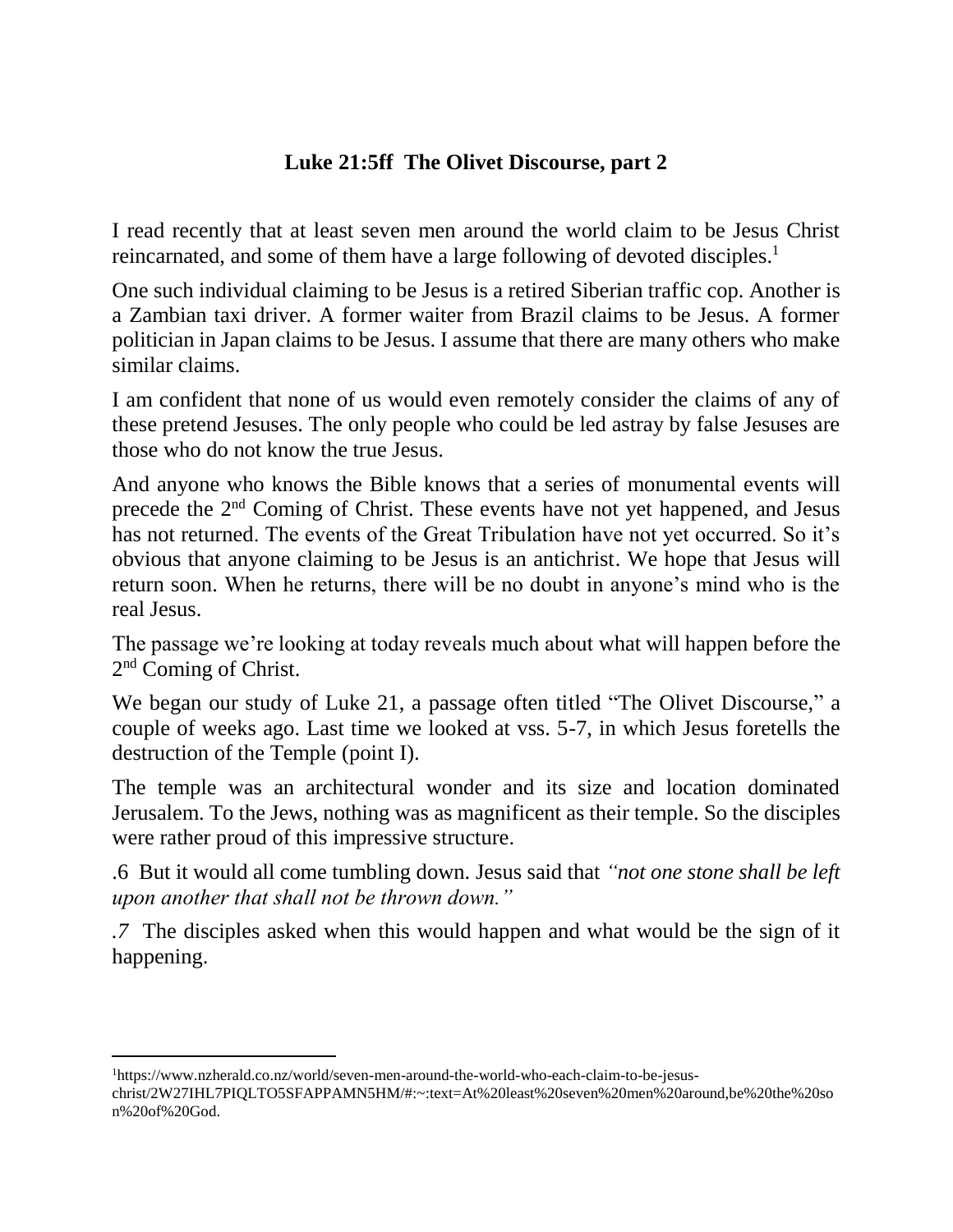As I mentioned a couple of weeks ago, some of these prophecies were fulfilled not long after Jesus spoke them, and some remain to be fulfilled in the future—they have not yet been fulfilled.

The point of all of this is that believers must prepare for Jesus' return by living righteously.

I. Jesus discusses the signs of the times. .8-11

Jesus reveals three primary things that would happen in the future:

A. .8 False Christs would arise.

The word "antichrist" literally means "instead of Christ." These false Christs would come along and draw followers after them. But disciples should know better than to follow the false Christs.

B. .9-10 International conflict would occur. Wars, commotions, nations against nations, kingdoms against kingdoms.

.9b Note the language—"these things **must** (δεῖ) first come to pass." This is all part of God's plan. God's blueprint requires these things to happen. These are not random, chance events; they are required to fulfill God's sovereign plan.

**App:** We should not be surprised that the news is filled with these kinds of events. This kind of chaos is somewhat normal in our world.

Although current events might seem chaotic and random, we know that God is using them to move history in a certain direction. God's plan must come to pass, and he is providentially controlling events to guarantee his chosen outcome.

C. .11 Natural disasters and cosmic signs would be seen.

Earthquakes, famines, pestilences, fearful sights and signs will happen. That's what we see almost every day in the headlines.

D. .9end These kind of events will characterize the time before the coming of Christ. The words "by and by" (εὐθέως) could be translated "immediately." The end of the age is *not* signaled by such events. These kinds of things will be common in the time leading up to the end.

Mark records Jesus as describing these events as "the beginning of sorrows," literally, "birth pangs." Such sorrows will get noticeably worse and more severe as the end draws near.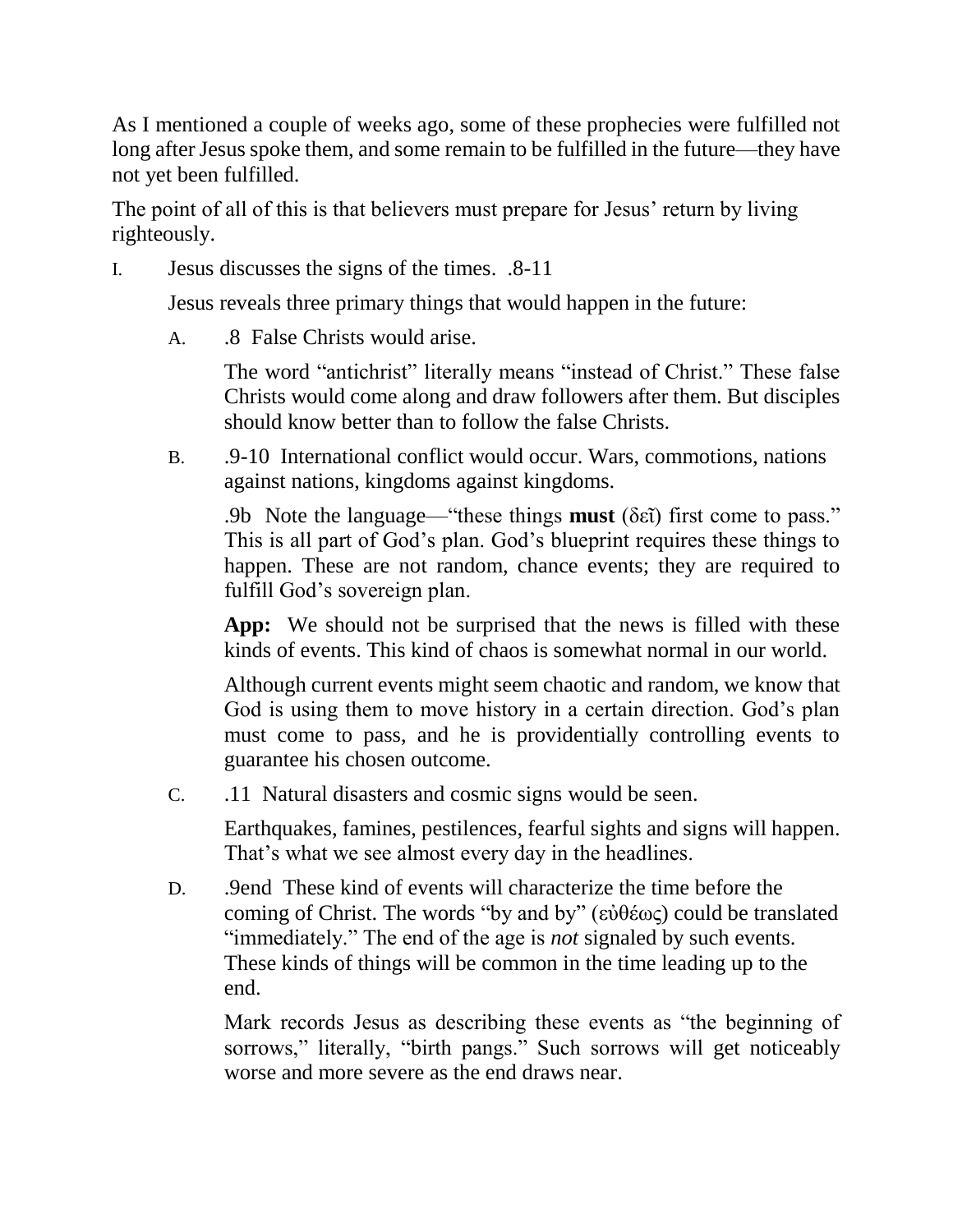**App:** Vs. 8 tells us not to be deceived, and vs. 9 tells us not to be terrified/frightened by these things. False Christs, wars, revolutions, and natural calamities are *not* signs that the end is coming "immediately." We should expect all of these things as a normal part of life before Jesus returns.

**App:** We are suffering quite a bit of upset, conflict, and commotion right now. Does that mean that the end is near? No, it means that things are happening as normal. We could wish for greater stability and peace, but we shouldn't expect it. Things are only going to get worse before they get better.

**Trans:** Speaking of things getting worse…

III. Jesus predicts severe persecution and opposition against believers. .12-19

Note that (.12) "before all these" things happen, believers will be subject to serious persecution. This entire section, from vs. 12-24, predicts dreadful persecution against believers.

- A. .12 Both Jews and Gentiles would persecute believers, both the leaders of the synagogues and the kings and rulers of the nations.
- B. .13 But their arrest and mistreatment would serve as an opportunity to proclaim the Gospel. Trials and persecution often present opportunities to proclaim the truth.

Cf. Phil 1:12-18 – Paul's imprisonment actually furthered the Gospel message.

Some of us sitting here today may experience severe persecution. Many believers around the world are currently experiencing this very kind of thing. The end of our way of life may not be far off.

- C. .14-15 The Holy Spirit would give them wisdom to speak in a way in which the adversaries could not resist. Those undergoing such trials must rely upon God to give them the words to say to defend themselves.
- D. .16-17 Even members of families will betray one another to death.

Even among professing believers, some will turn away from the faith under the threat of persecution. Treachery and betrayal will be common, and some believers will be put to death.

E. .18 Still, those who suffer persecution for Christ will not ultimately lose anything of spiritual significance.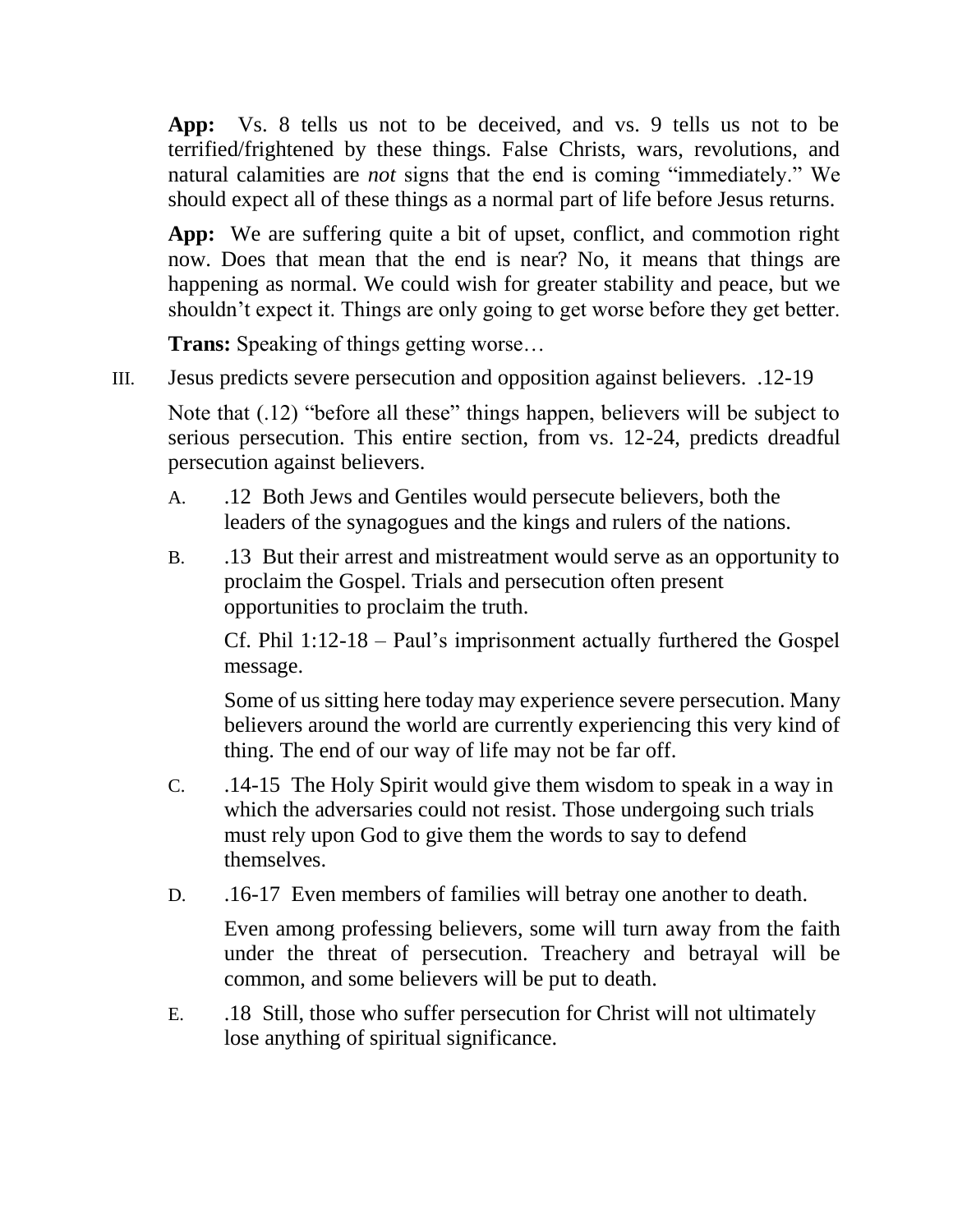- 1. He just said that some of them would be put to death—vs. 16end. So vs. 18 might seem like a contradiction—how can disciples be put to death, yet "not a hair of your head perish"?
- 2. They can kill the body but not the soul. The language here is referring to perishing eternally or ultimately. The persecutors might kill believers, but they could not do any damage to their souls.

Hebrews 13:6 *we may boldly say: "The LORD is my helper; I will not fear. What can man do to me?"*

F. .19 Endurance/patience will be required in those days. Both Matthew and Mark say, "He who endures to the end will be saved." So we must endure through this difficult time.

"possess ye your souls" – other translations have "you will gain your lives." Endurance through persecution is evidence of genuine spiritual life.

We believe that God will exempt believers from the outpouring of the wrath of God on the earth during the time of the Tribulation. But we will *not* be exempt from the terrible things that will happen before the Tribulation. We should not be surprised by hardship or persecution. We must persevere through the difficulties of this life.

Ac 14:22 *… We must through many tribulations [hardships] enter the kingdom of God.*

IV. Jesus predicts the abomination of desolation and associated events. .20-24

These verses seem to apply to both the near and remote future, i.e., to the events of AD 70 (the destruction of Jerusalem) and to end times events.

- A. .20 Luke calls it "the desolation," while the other Gospel writers call it the "abomination of desolation," or "abomination that causes desolation."
	- 1. The word "abomination" suggests something repugnant to God, while "desolation" suggests that something will cause the temple to be deserted and left desolate.
	- 2. The fulfillment of Daniel's prophecy of the "abomination that causes desolation" (cf. Dan 9:27; 11:31; 12:11) is usually found historically in the desecration of the altar of burnt offering in the temple of Jerusalem in 167 BC.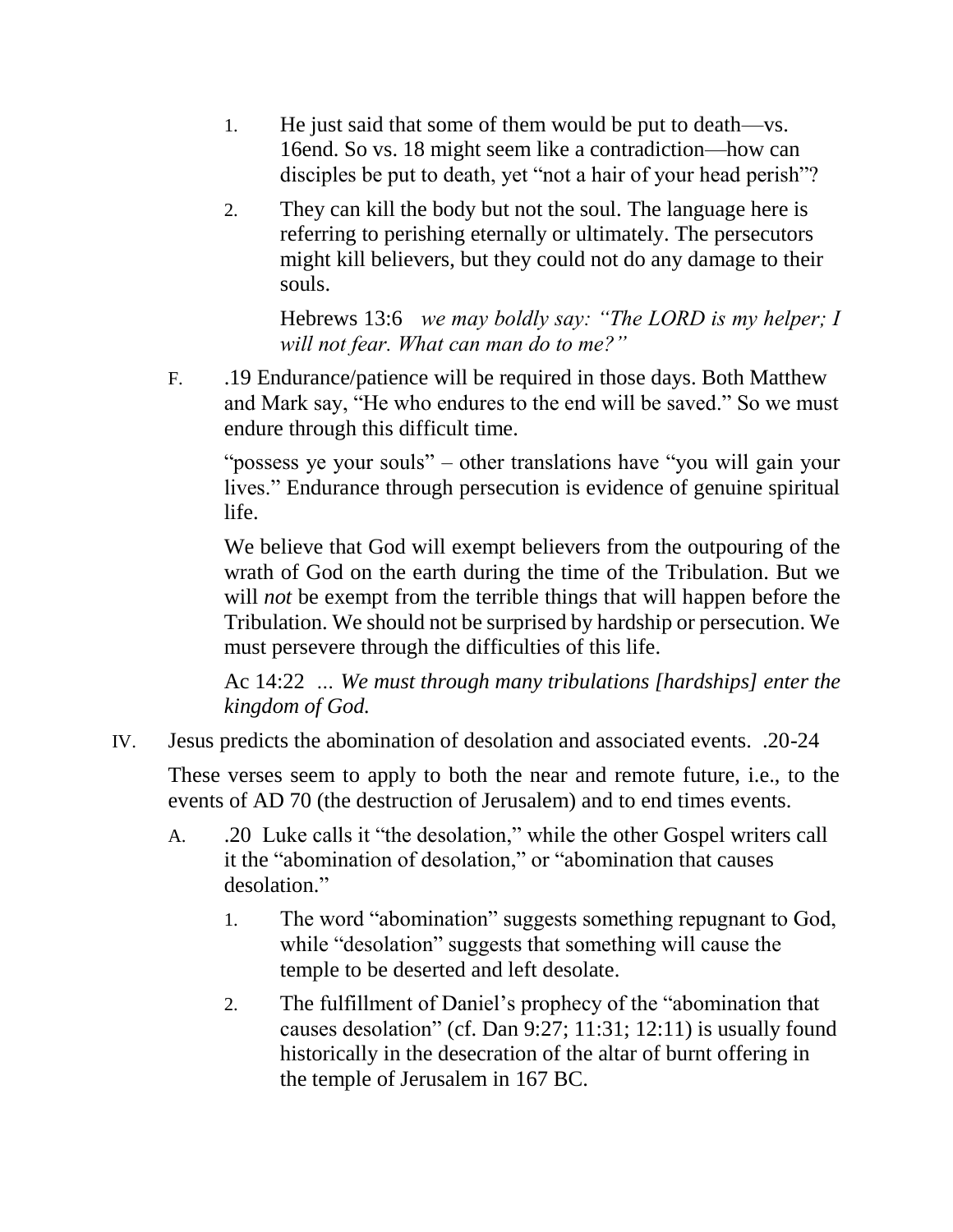Antiochus Epiphanes, a Greek king, set up an altar to the Greek god Zeus in the temple and sacrificed a pig on it, thereby defiling the temple.

- 3. The appearing of the "abomination of desolation" again is the one true sign that the end is very near. My understanding is that it will occur half way through the Tribulation when the Antichrist comes into the temple and demands that people worship him.
- B. .24 Jerusalem will be "trodden down" by the Gentiles during the "times of the Gentiles."
	- 1. Historically, Gentiles dominated Israel from the time of Nebuchadnezzar ( $6<sup>th</sup>$  century BC) until very recently. The Babylonians, the Persians, the Greeks, and the Romans all dominated the Promised Land until centuries after Jesus.
	- 2. In the  $7<sup>th</sup>$  century, the Muslims invaded and became dominant for many centuries.
	- 3. But we are still in the "times of the Gentiles," even though many Jews now live in Israel again. So perhaps this is a hint that, when the Jews gain control Israel and Jerusalem, the times of the Gentiles is coming to an end. Israel as a nation was reconstituted in 1948.

Interesting cross reference: Rom 11:25 … *blindness in part is happened to Israel, until the fulness of the Gentiles be come in.*

We should expect the Gentiles to dominate Israel and Jerusalem until the time of the  $2<sup>nd</sup>$  Coming of Christ.

- C. The language of these verses, though fulfilled partially in the terrible events that occurred at the Fall of Jerusalem in AD 70, looks forward to the Great Tribulation. They summarize what the days will be like before the Second Coming—which is the next thing that Jesus predicts.
- V. Jesus predicts his Second Coming. .25-28

What happens next will mark the end of the times of the Gentiles. Something new is about to happen. Jesus is no longer talking about the destruction of Jerusalem in AD 70. Now he's going to describe end times events.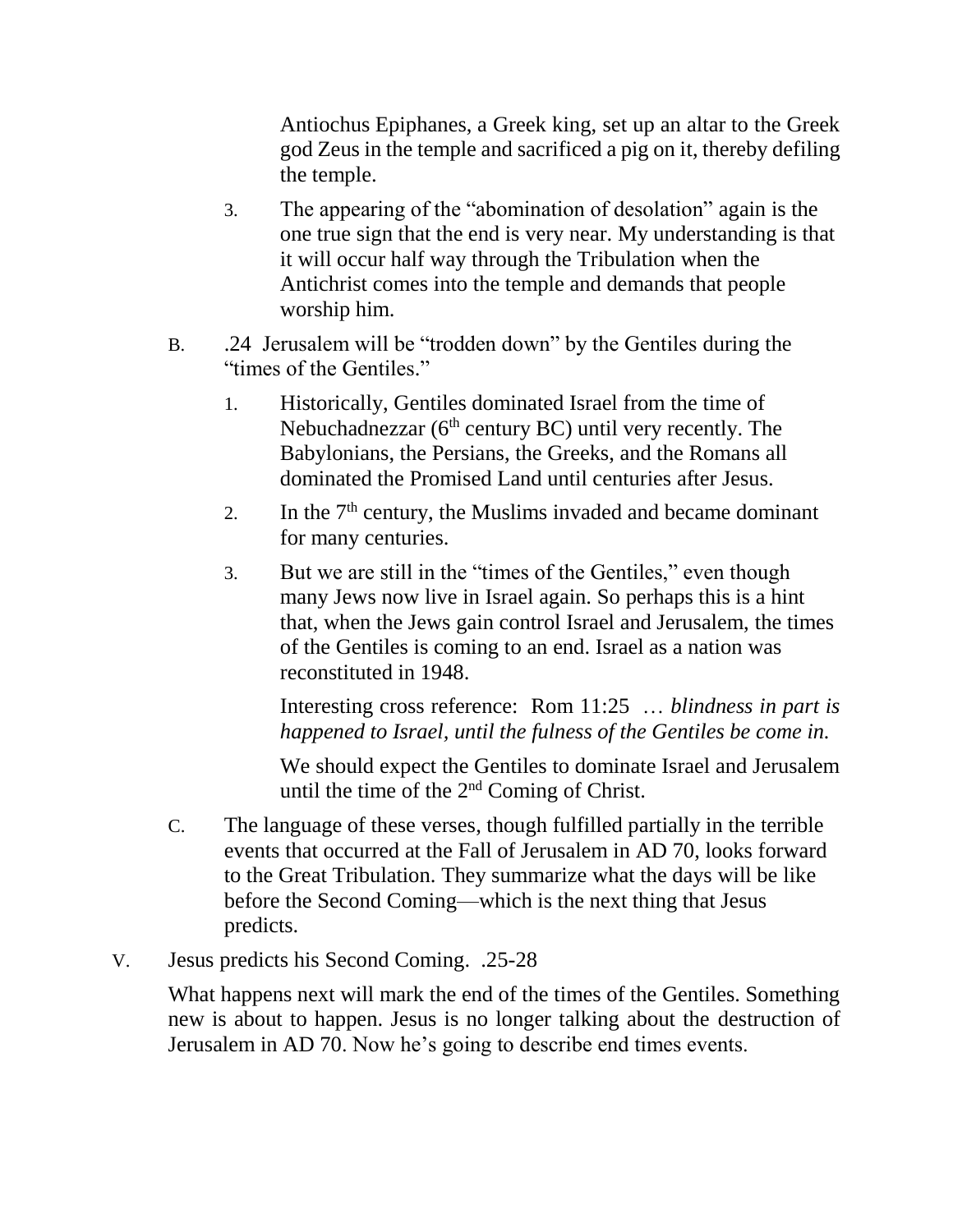- A. .25 The coming of the Son of Man will be associated with abnormal events in the atmosphere. The imagery and language are derived from the OT descriptions of the Day of the Lord.
	- 1. The repeated assertion in Scripture that the end times will be accompanied by cosmic disturbances. Such events demonstrate the judgment of God upon the world.
	- 2. Accompanying these heavenly disturbances will be "perplexity" among the nations. Shaking in the heavens will be accompanied by shaking on the earth.
	- 3. Regarding the "sea and waves roaring" in biblical prophecy the sea often symbolizes chaos or fear.<sup>2</sup>

Isaiah 17:12 *Woe to the multitude of many people, which make a noise like the noise of the seas; And to the rushing of nations, that make a rushing like the rushing of mighty waters!*

- B. .27 These cosmic and earthly signs all point to the same thing—Jesus is "coming in a cloud with power and great glory."
	- 1. Jesus draws his language here from Daniel 7, where one like the Son of Man descends in the clouds of heaven and was given dominion and glory and a kingdom. All people, languages, and nations will serve him, and his reign will never end.
	- 2. People will see Jesus descend from the clouds in great majesty. Jesus came the first time as a lowly Suffering Servant, despised and rejected by men. When he comes the second time, he will come in triumph—"with great power and glory." The Second Coming will be personal, visible, and glorious.

Acts 1:11 *… this same Jesus, which is taken up from you into heaven, shall so come in like manner as ye have seen him go into heaven.*

Anyone claiming to be Jesus must descend from the clouds in great glory and power. No one has done that. When Jesus does it, everyone will see it.

 $\overline{a}$ 

<sup>2</sup> Walter L. Liefeld, "Luke," in *The Expositor's Bible Commentary: Matthew, Mark, Luke*, ed. Frank E. Gaebelein, vol. 8 (Grand Rapids, MI: Zondervan Publishing House, 1984), 1022.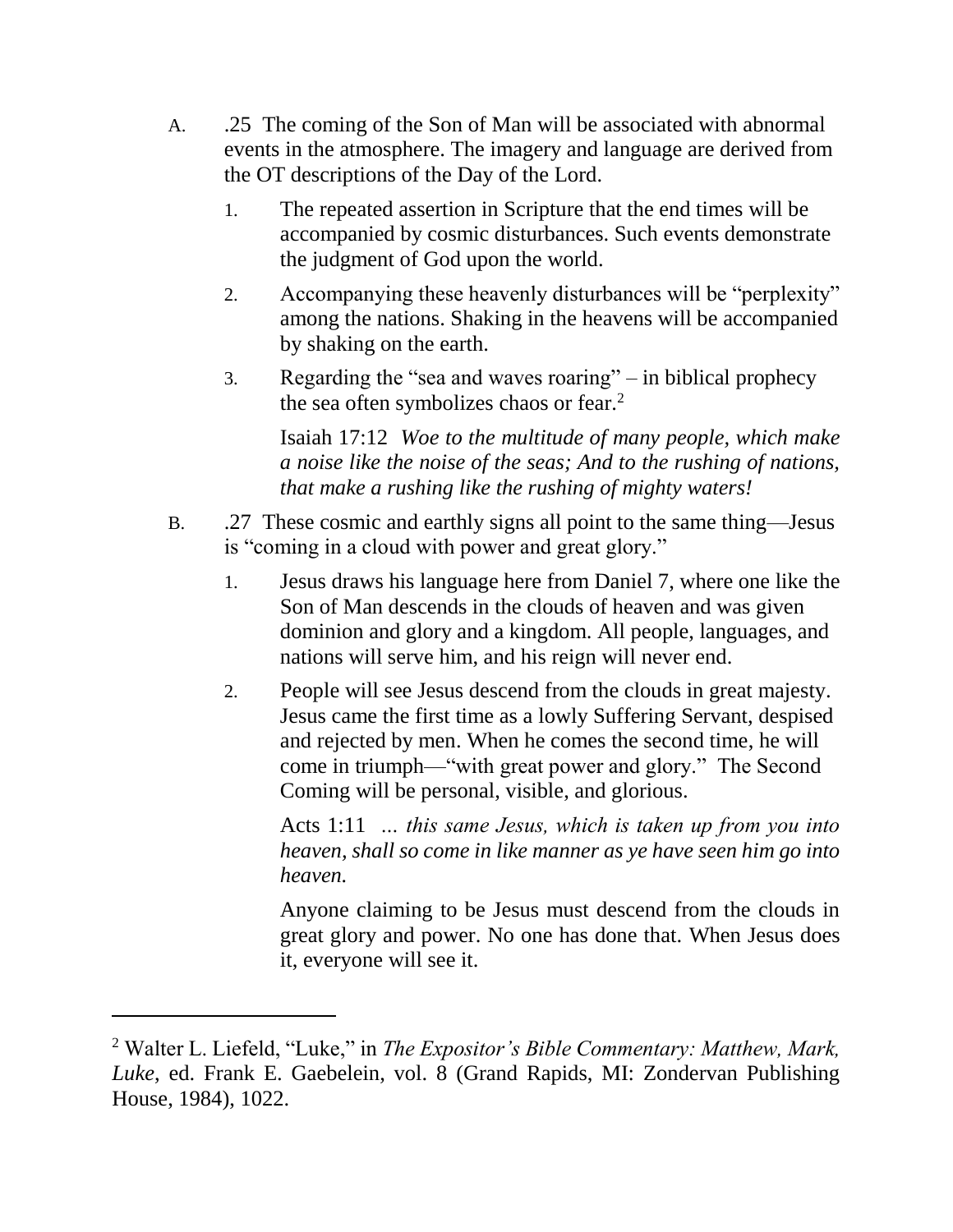- C. 28 When things like this begin to happen, realize that the  $2<sup>nd</sup>$  Coming is near. Believers should be able to discern the significance of the events leading up to the Great Tribulation.
- D. 28 As we see these things occurring, we must "lift up your heads," i.e., straighten up and look expectantly to the fulfillment of Jesus' promises. We don't cower in fear and trembling; we lift our gaze to heaven and stand up straight in the face of persecution and chaos.

**App:** That's the kind of attitude we need to have today—straighten up, lift your gaze to heaven, and be prepared to stand strongly against persecution and chaos.

- VI. Jesus relates the Parable of the Fig Tree (.29-31)
	- A. .29 The point is that when we see such things happening, we will know the "kingdom of God is near."
	- B. How near is it? We have no way of knowing. In fact, Jesus said that no one knows the day or the hour of his return. If anyone claims to know, we know that he is a false prophet.
	- C. As we observe world events, it certainly looks a lot like what Jesus describes here as the "birth pangs" that will culminate in Jesus' return.
	- D. When we see the events described in vss. 25-26, that's a pretty good indicator that the time is short.
- VII. Jesus offers assurances and exhortations. .32-36
	- A. Assurances
		- 1. .32 This generation will not pass away until all these things come to pass.
			- a) This is the most controversial statement in the entire Olivet Discourse. Did Jesus mean that those listening to him at that point in history—his generation—would still be alive when he returned?
			- b) How do we understand this word "generation"? A "generation" in the Bible can refer to a span of time or a class or category of people.
				- (1) **If** Jesus is referring to a span of time that a group of people lived, then he's saying that all of these things would happen within about 40 years. Of course, a lot of it did happen within 40 years. The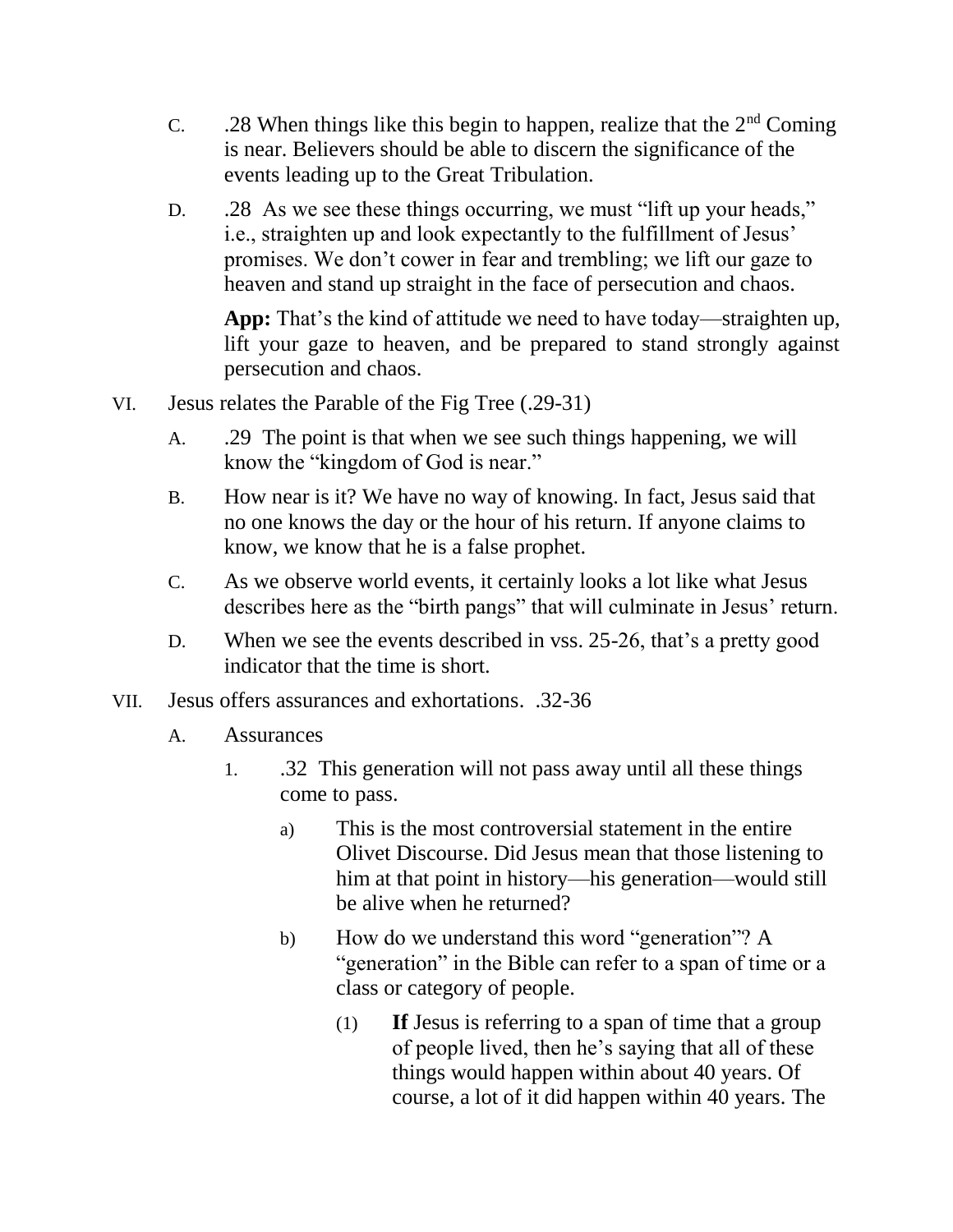Romans destroyed Jerusalem within the lives of that generation, so they saw some of these things happen; some of this was fulfilled historically.

- (2) **If** Jesus saying that all of these things would happen within the lifetime of those listening to him at that point in history, we have a real problem, because Jesus did *not* return in great power and glory. He did not descend in the clouds and establish an eternal kingdom within that generation.
- (3) **If** "generation" refers to a class or category of people, then "this generation" could refer to the generation of people who will be alive at that time, when Christ returns. This generation will see these events.

**Quote:** The point is that the generation who sees those signs begin will see the consummation of all things.<sup>3</sup> Everything will be fulfilled within the generation that sees the events of the End beginning to occur  $4$ 

So my understanding is that the generation alive at the time that these final signs appear will live to see the 2nd Coming of Christ.

2. .32end However it all works out, we can be assured that all of this will be fulfilled. The sovereign power of God will guarantee that all of this will happen.

App: We've been waiting for a long time for these prophecies to be fulfilled. But we have God's guarantee that all of this will happen just as Jesus predicts it here.

l

<sup>3</sup> Ray M. Wenger, "Hermeneutical Keys to the Olivet Discourse: Part 2: Lukan Eschatology (Luke 21)," *Journal of Dispensational Theology (Spring–Winter)* 18, no. 53 (2014): 51–52.

<sup>4</sup> Ray M. Wenger, "Hermeneutical Keys to the Olivet Discourse: Part 2: Lukan Eschatology (Luke 21)," *Journal of Dispensational Theology (Spring–Winter)* 18, no. 53 (2014): 64.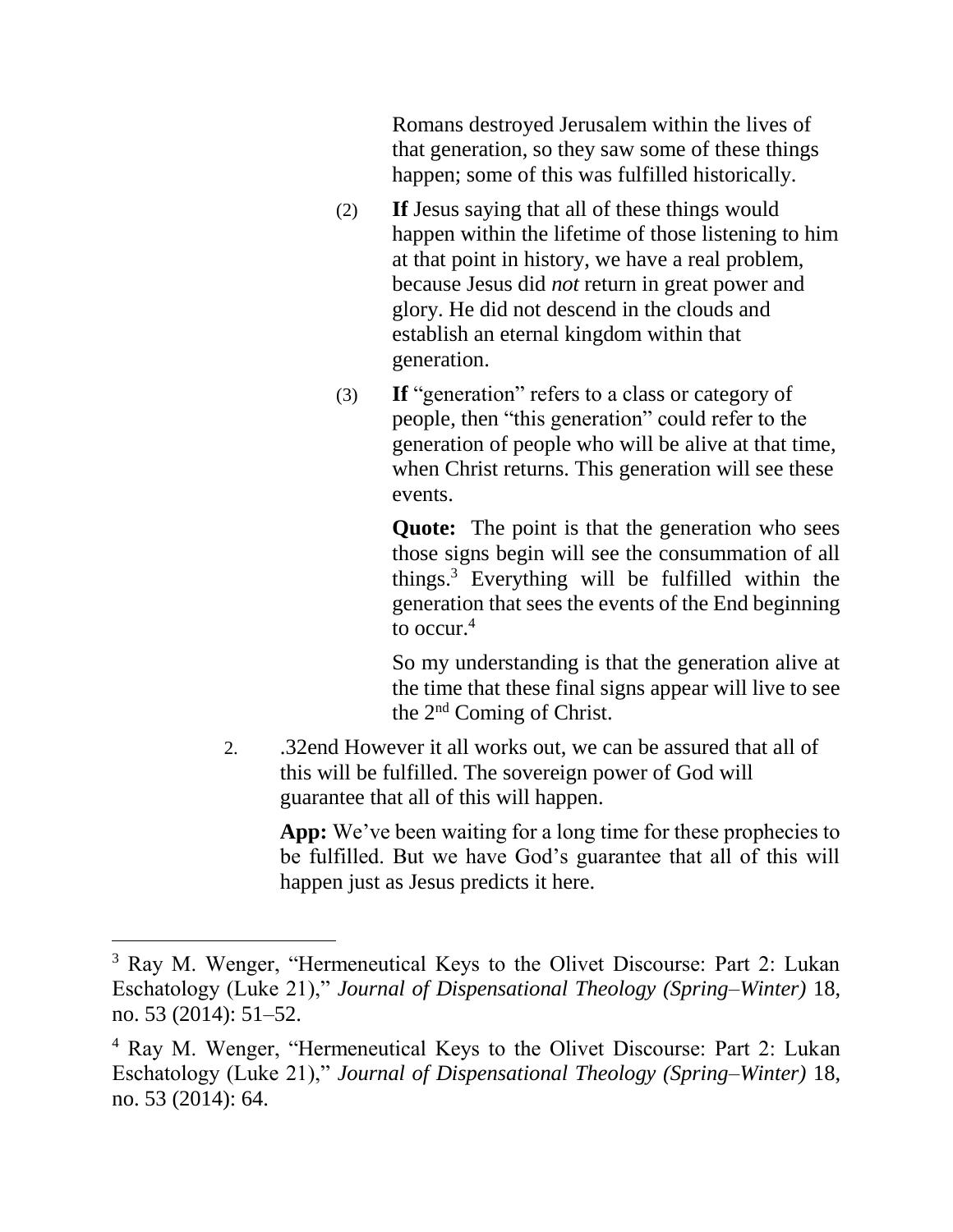3. .33 Jesus' words are more certain than heaven and earth; they will not pass away. I.e., they will not be found to be in error; they will be fulfilled.

**App:** In times of upset and upheaval, we have a reliable, unchanging foundation—the Word of God. The words of Jesus are more reliable than anything else in this shifting, chaotic world.

- B. .34-36 exhortations
	- 1. Our main responsibility as we await the  $2<sup>nd</sup>$  Coming is to "watch and pray." Carefully observe world events and be faithful in your spiritual obligations.
	- 2. He mentions a couple of things that could prevent us from being ready for Jesus' return.
		- a) .34 "surfeiting"—not surfing; this word refers to the results of drunkenness. So he's referring to carousing or partying, indulging in worldly pleasures. Some are so engaged in pleasure and excitement that they fail to see the signs of Jesus' return.
		- b) .34 Cares of this life—some are working so hard that they don't notice what's going on. We can become so entangled with earthly events that we fail to notice the signs of the times.
		- c) .34end "That day" should not come upon us "unawares." If we are paying attention to world events, we'll be able to see that Jesus' return is imminent.
	- 3. .36b Some will "escape these things… to stand before the Son of man." We know that all genuine believers will escape the catastrophes of the Great Tribulation. We will be kept from the hour of God's wrath. Our main concern is that we should prepare for these tremendous events by living a godly life.

2 Pe 3:14 *Therefore, beloved, looking forward to these things, be diligent to be found by Him in peace, without spot and blameless.*